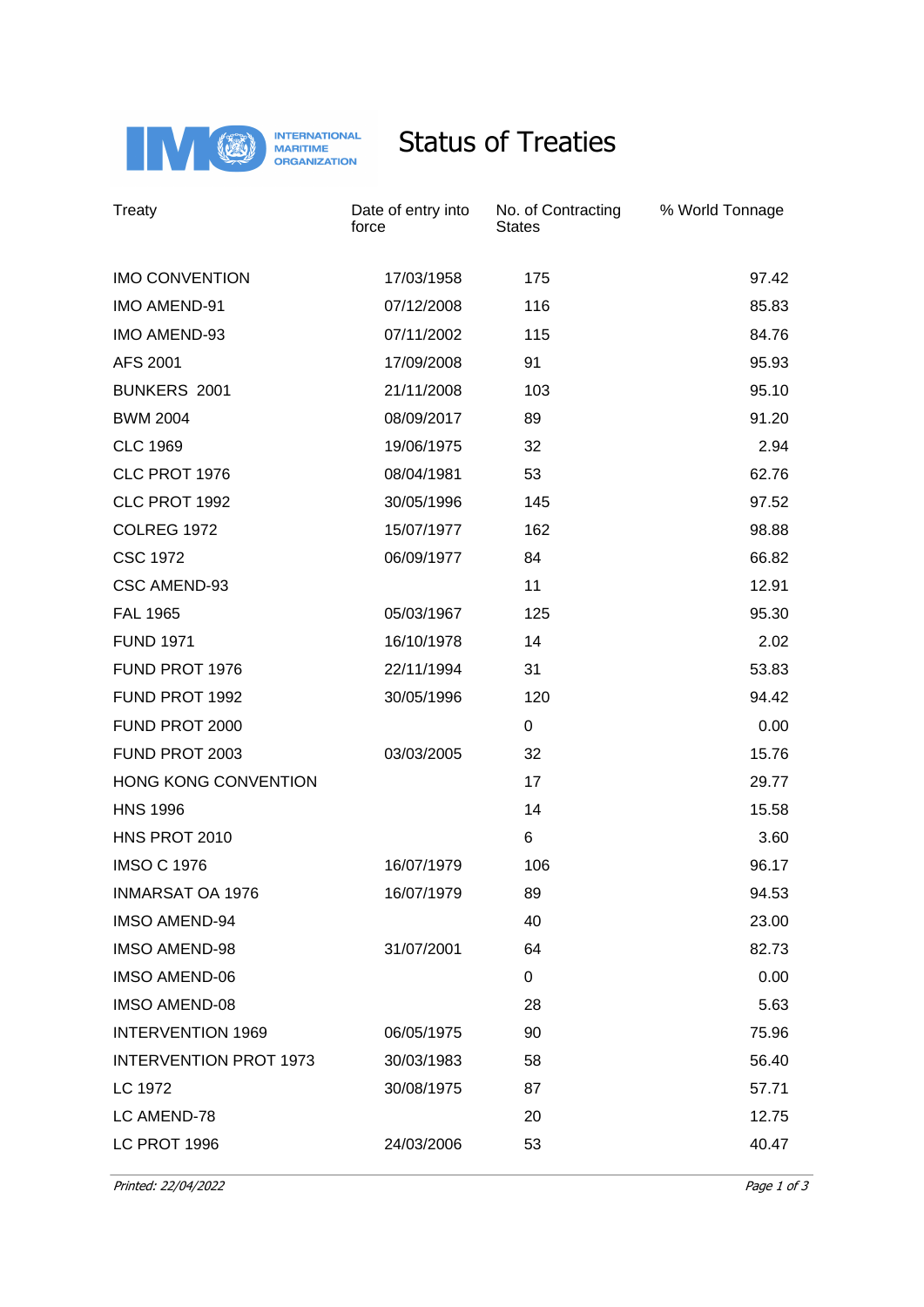

## Status of Treaties

| LL 1966                            | 21/07/1968 | 164 | 98.87 |
|------------------------------------|------------|-----|-------|
| LL PROT 1988                       | 03/02/2000 | 118 | 97.73 |
| <b>LLMC 1976</b>                   | 01/12/1986 | 55  | 51.87 |
| LLMC PROT 1996                     | 13/05/2004 | 63  | 69.13 |
| MARPOL 1973/1978                   | 02/10/1983 | 160 | 98.86 |
| <b>MARPOL ANNEX III</b>            | 01/07/1992 | 150 | 98.33 |
| MARPOL ANNEX IV                    | 27/09/2003 | 146 | 96.32 |
| <b>MARPOL ANNEX V</b>              | 31/12/1988 | 155 | 98.49 |
| MARPOL PROT 1997                   | 19/05/2005 | 102 | 96.75 |
| NAIROBI WRC 2007                   | 14/04/2015 | 59  | 78.84 |
| NUCLEAR 1971                       | 15/07/1975 | 17  | 19.42 |
| <b>OPRC 1990</b>                   | 13/05/1995 | 115 | 77.19 |
| OPRC/HNS 2000                      | 14/06/2007 | 41  | 52.57 |
| PAL 1974                           | 28/04/1987 | 24  | 33.80 |
| PAL PROT 1976                      | 30/04/1989 | 16  | 33.50 |
| PAL PROT 1990                      |            | 3   | 0.16  |
| PAL PROT 2002                      | 23/04/2014 | 32  | 43.87 |
| SALVAGE 1989                       | 14/07/1996 | 75  | 61.51 |
| <b>SAR 1979</b>                    | 22/06/1985 | 113 | 80.37 |
| SFV PROT 1993                      |            | 17  | 19.05 |
| <b>CAPE TOWN AGREEMENT</b><br>2012 |            | 17  | 5.57  |
| <b>SOLAS 1974</b>                  | 25/05/1980 | 167 | 98.89 |
| SOLAS PROT 1978                    | 01/05/1981 | 122 | 97.57 |
| SOLAS PROT 1988                    | 03/02/2000 | 123 | 97.74 |
| SOLAS AGR 1996                     | 01/04/1997 | 12  | 5.03  |
| <b>STCW 1978</b>                   | 28/04/1984 | 166 | 98.88 |
| <b>STCW-F 1995</b>                 | 29/09/2012 | 34  | 8.64  |
| <b>STP 1971</b>                    | 02/01/1974 | 18  | 23.78 |
| SPACE STP 1973                     | 02/06/1977 | 17  | 23.44 |
| <b>SUA 1988</b>                    | 01/03/1992 | 166 | 94.88 |
| SUA PROT 1988                      | 01/03/1992 | 156 | 94.58 |
| <b>SUA 2005</b>                    | 28/07/2010 | 52  | 39.74 |
| SUA PROT 2005                      | 28/07/2010 | 45  | 39.32 |